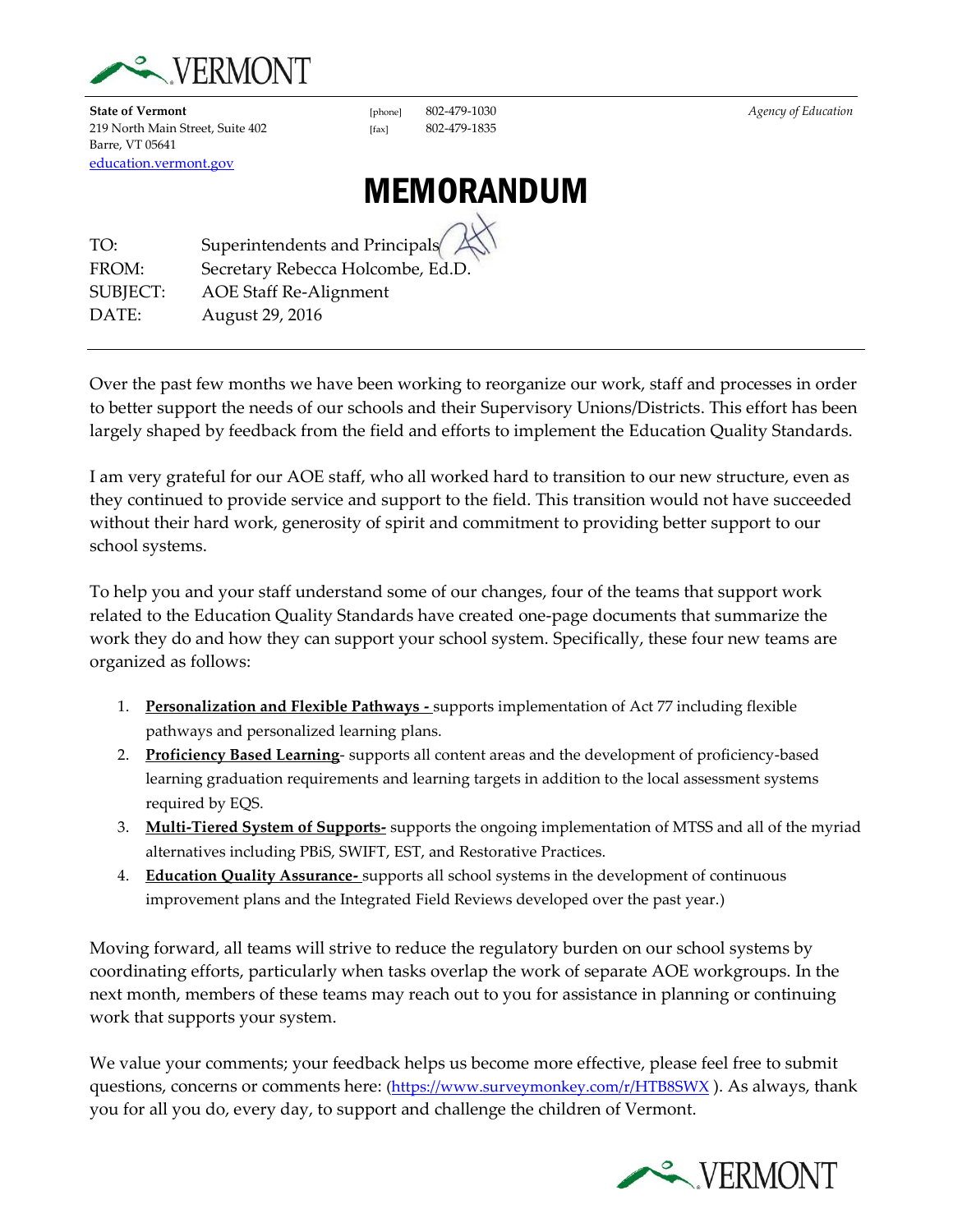

# Personalization and Flexible Pathways

#### **ESSENTIAL SUPPORTS FOR VERMONT'S EDUCATIONAL QUALITY STANDARDS <sup>1</sup>**

2120.1 Instructional Practices 2120.2 Flexible Pathways 2120.4 Personalized Learning Plans

## Technical Assistance and Support

The Vermont AOE believes that personalization and flexible pathways improve student outcomes by creating authentic, student-centered learning opportunities that increase student motivation and engagement in their learning.

#### **OUR TEAM SUPPORTS PERSONALIZATION BY:**

- Sharing best practices and model documents designed to assist school districts
- Guiding development and implementation of personalized learning processes, personalized learning plans and k-12 personalized instruction
- Organizing and implementing professional learning in collaboration with other AOE teams and field partners

#### **OUR TEAM SUPPORTS FLEXIBLE PATHWAYS BY:**

- Guiding development and implementation of flexible pathways to graduation opportunities, including:
	- o dual enrollment and early college
	- o virtual learning and blended learning
	- o work-based learning
	- o expanded learning opportunities
	- o career technical education and adult education
- Providing guidance around mapping flexible pathways experiences to proficiencies and PBGRs
- Creating collaborative partnerships that build capacity for community and instructional leadership around flexible pathways

### Key Resources

- **Summary of Act 77 -** A brief and comprehensive synopsis of the Flexible Pathways Initiative;
- **Personalized Learning Glossary-** A summary and definition of pertinent terms and concepts; accompanies our technical assistance and support materials (under development);
- **Personalized Learning Process Manual** A guide to support the implementation of the personalized learning process at the local level (under development).

## Key Staff

- Division Director, Personalization and Flexible Pathways (TBA)
- Toni Marra, Program Coordinator, Dual Enrollment and Early College
- Veronica Newton, Program Coordinator, Personalization and Flexible Pathways
- Sigrid Olson, Program Coordinator, Personalization and Flexible Pathways

 $\overline{a}$ 

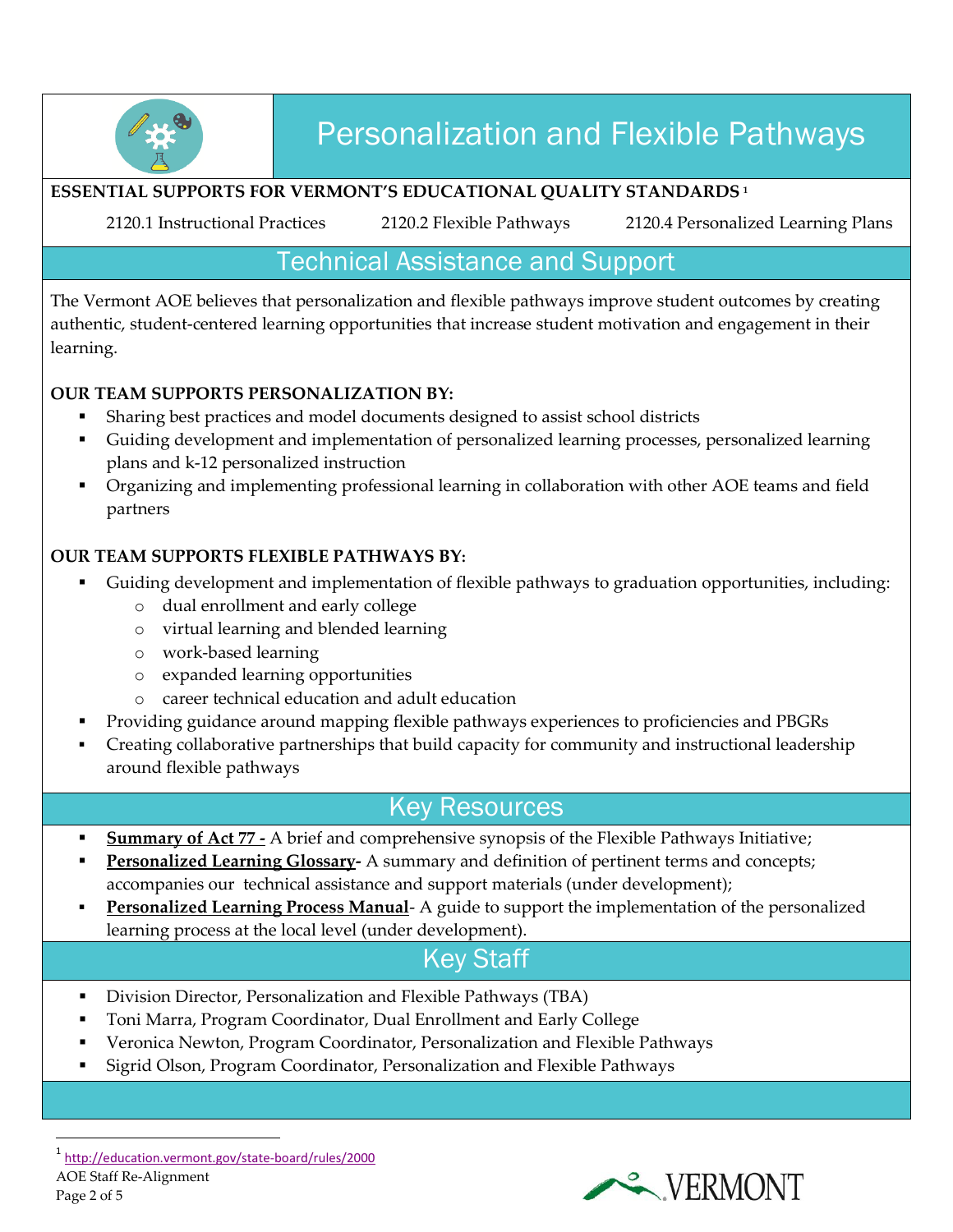

#### ESSENTIAL SUPPORT FOR VERMONT'S EDUCATIONAL QUALITY STANDARDS (EQS)

**EQS 2120** Curriculum & Instruction

**2120.1** Instructional Practices **2120.5** Curriculum **2120.7** Graduation Requirements

## Technical Assistance & Supports

Vermont AOE believes that a strong commitment to a proficiency-based learning system will improve educational outcomes for all students. Proficiency-based learning requires a shift from a focus on teaching to a focus on learning that provides equitable opportunities for each and every student. As a result, students are empowered to take ownership and provide evidence of their learning.

#### **OUR TEAM SUPPORTS PROFICIENCY-BASED LEARNING (PBL) BY:**

- providing guidance and promoting high-quality, evidence-based professional learning for educational leaders focused on implementation of standards, alignment of curriculum to standards, and best instructional practices;
- creating collaborative partnerships that build capacity for instructional leadership and proficiency-based learning;
- supporting school systems to develop proficiency-based, local assessment systems that complement our statewide assessment system;
- coordinating our work with other teams at the Agency and developing shared messages for the field.

## Key Resources

- **Content Standards & Supports:** Guidance on content-specific standards, resources, curriculum, & assessment.
- **Local Comprehensive Assessment System Guidance:** This guidance document explains the essential structures and supports needed within a local assessment system.
- **Proficiency-Based Graduation Requirements (PBGR) Sample Documents and Resources:** Sample graduation requirements for literacy, mathematics, science, global citizenship, artistic expression, health education, physical education, and transferable skills are supplemented with an introduction and glossary.
- **Transferable Skill Sample Scoring Criteria and Resources:** A bank of resources for infusing transferable skills into curriculum including scoring criteria, tasks, and sample student work developed by Great Schools Partnership and the AOE.
- **Messaging the Shift to Proficiency-Based Learning (PBL):** A review of essential shifts happening in Vermont school systems and the research that supports it. (under development)
- **Model Policy on Proficiency-Based Graduation Requirements (coming in 2017**)

## Key Staff

- Pat Fitzsimmons, Team Leader
- Gail Hall, Science Specialist
- Kathy Renfrew, Science Specialist
- Emily Titterton, Arts Specialist
- Vacant, English Language Arts Specialist
- Vacant, Global Citizenship Specialist
- Vacant, Health/Physical Education Specialist
- Vacant, Mathematics Specialist

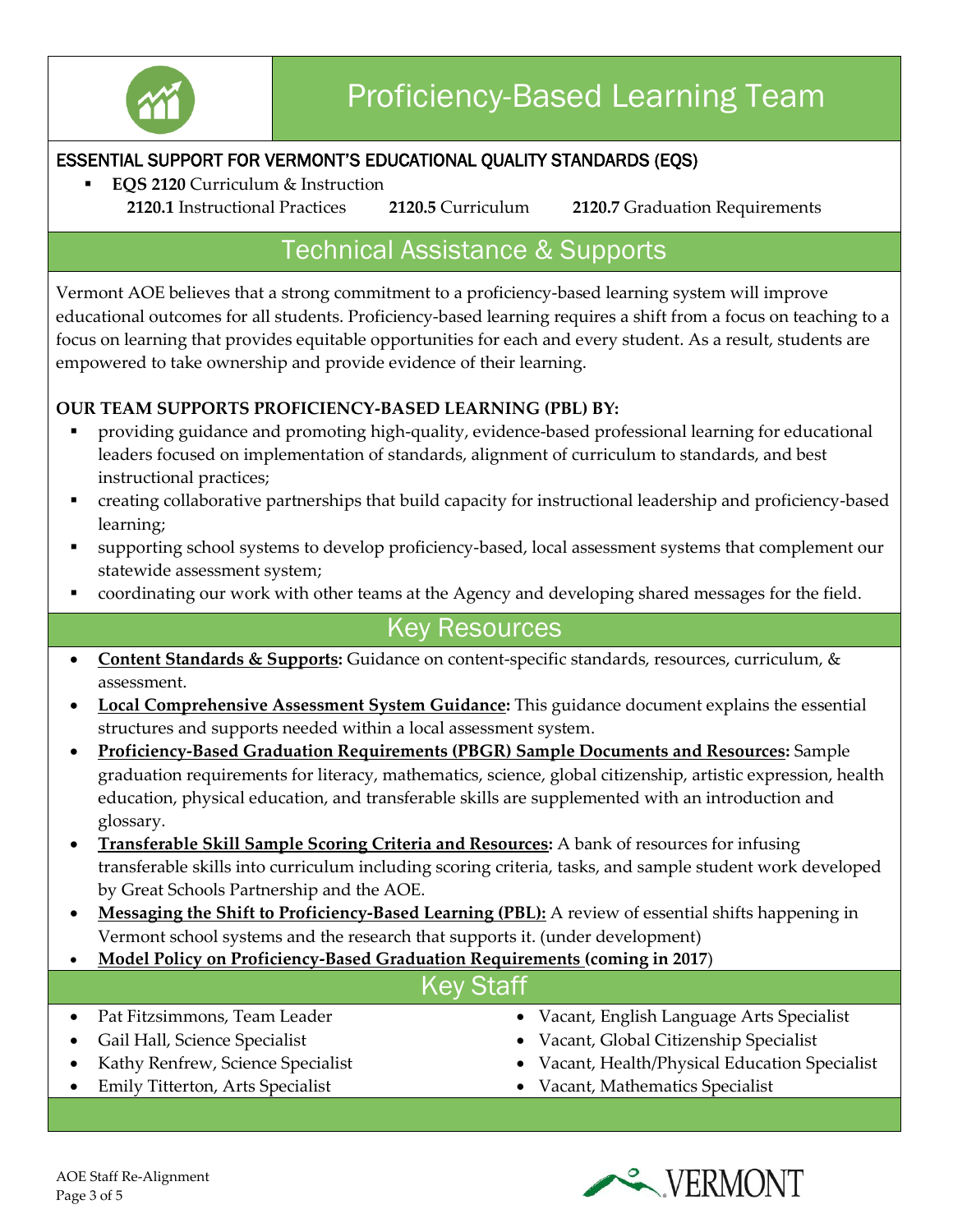

### **ESSENTIAL SUPPORTS FOR VERMONT'S EDUCATIONAL QUALITY STANDARDS**

EQS 2121.5 Tiered System Of Academic And Behavioral Support

**16 V.S.A. §2902-** MTSS and EST **State Board Rule 2194-** MTSS and EST

## Technical Assistance & Supports

The Vermont AOE believes that Multi-Tiered System of Supports (MTSS) improves student outcomes by building capacity within schools and supervisory unions to meet the academic and behavior needs of all students. We believe that all students, including those with the most extensive needs, should experience highquality instruction within inclusive educational settings.

Our team will support the field in using MTSS to maximize student outcomes by:

- establishing key criteria, expectations, and resources for implementation of the ten Guiding Principles and five components identified in the Vermont Multi-Tiered System of Supports Response to Intervention and Instruction (MTSS-RtII) Field Guide 2014,
- reviewing and disseminating research that demonstrates the link between a Multi-Tiered System of Supports (MTSS) and improved outcomes for all students,
- supporting data-based problem-solving approaches and effective leadership across all levels of our public education system,
- providing technical assistance focused on continuous improvement by building common language and understanding of equity and excellence for all in schools that provide a continuum of supports to meet the needs of each and every student,
- providing professional learning opportunities, resources, guidance documents, networking opportunities, and tools to support implementation of an MTSS: academics and behavior, and
- providing leadership and guidance regarding all aspects of Safe and Healthy School Climate identified in the Vermont Education Quality Standards and by Data Snapshots and Integrated Field Reviews.

## Key Resources

- [MTSS-RTII Field Guide Vermont](http://www.vriuvm.org/MTSS-RtII/field-guide/) an overview of Vermont's multi-tiered approach to RtII, describing its major guidelines on key components of a MTSS, and the varied ways it can be implemented.
- [SWIFT: Schoolwide Integrated Framework for Transformation](http://www.swiftschools.org/) a national K-8 technical assistance center that builds school capacity to provide academic and behavioral support through equity-based inclusion.
- [PBiS: Positive Behavior Intervention and Supports](http://www.pbisvermont.org/) Vermont Positive Behavior Interventions and Supports (VTPBiS) is a State-wide effort designed to help school teams form a proactive, school-wide, systems approach to improving social and academic competence for all students.

## Key Staff

Tracy B. Watterson, Program Manager (MTSS) Richard Boltax, Coordinator (MTSS)

- Vacant, Coordinator (MTSS)
- Vacant, Coordinator (MTSS)